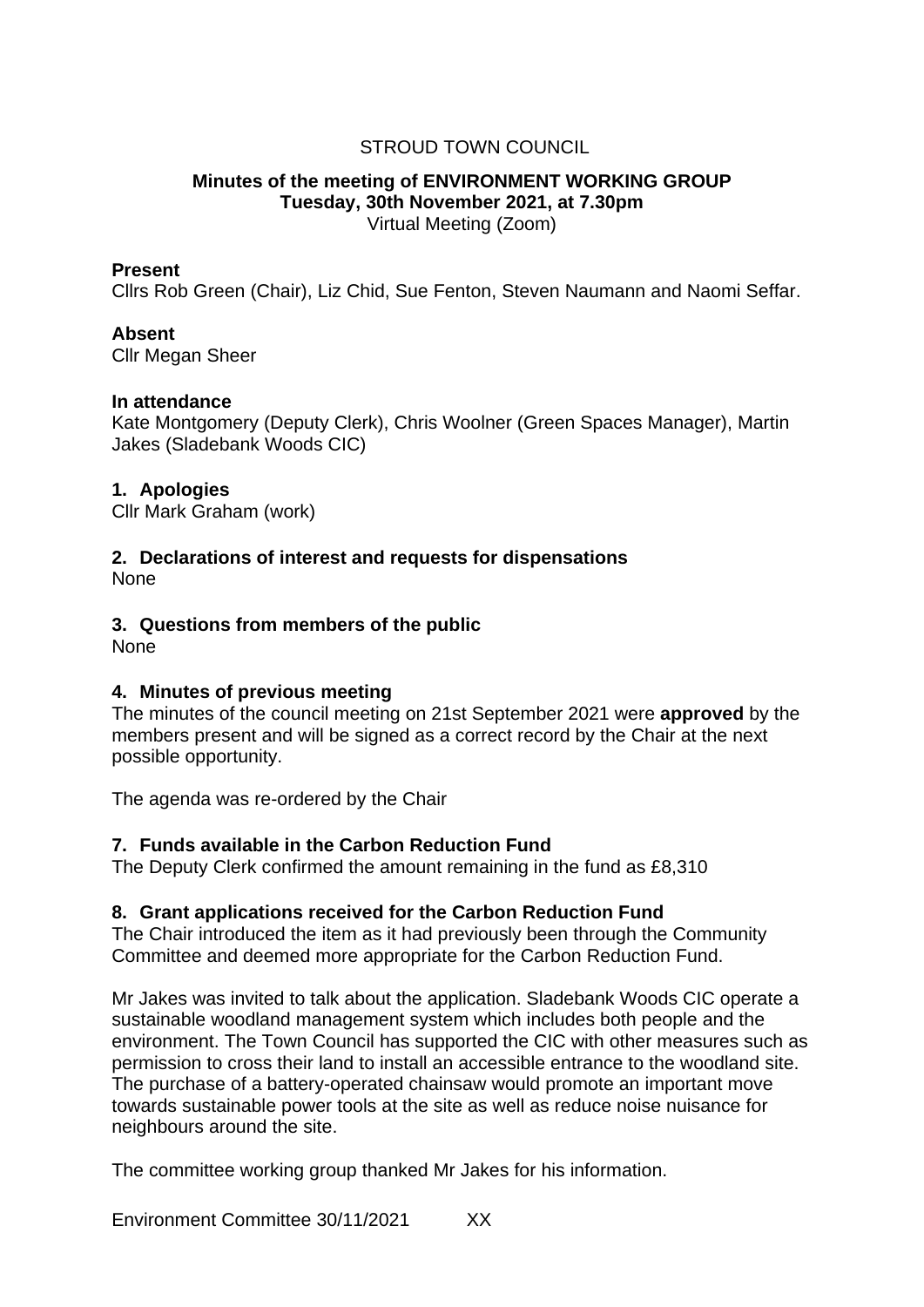Mr Jakes left the meeting.

Members discussed the merits of the application as well as the risk associated with funding the chainsaw. It was **agreed** that the grant be awarded with the following caveat; Use of the chainsaw funded by the Town Council in the presence of community groups or the public must be by those who are suitably certified to do so.

# **Action: Deputy Clerk**

## **5. Green Spaces Manager's report**

The Green Spaces Manager presented the report and answered questions relating to its content.

## **6. Budget Monitoring**

The report was received by the working group.

Items 7 and 8 were discussed earlier in the meeting

## **9. DEFRA consultation response**

The proposed consultation response was **approved** and recommended to the clerk for submission.

## **Action: Deputy Clerk**

## **10.Interpretation and Signage Project**

The report was introduced by the Green Spaces Manager. Members discussed the costs and process for the project. The Green Spaces Manager confirmed that the project would be delivered over two years with the most well-used sites being prioritised.

Cllr Green requested that the scope of the project be widened to include accessible entrances to the parks. The Deputy Clerk confirmed that there was an allocation of £10,000 in the 22-23 budget for accessibility improvements in the parks and that this could be delivered in line with the signage and interpretation boards.

Cllr Green also cautioned the over-use of interpretation. The Green Spaces Manager confirmed that he was aware of the pitfalls of this and all plans would be brought before the committee for approval prior to installation.

It was suggested that this project could be supported by a task and finish group of Stroud Town Councillors and volunteers who had expressed an interest. The Deputy Clerk confirmed that non-councillors could be co-opted for this purpose.

The committee working group **agreed** to approve the project to the Clerk for delivery by the Green Spaces Manager.

## **Action: Green Spaces Manager**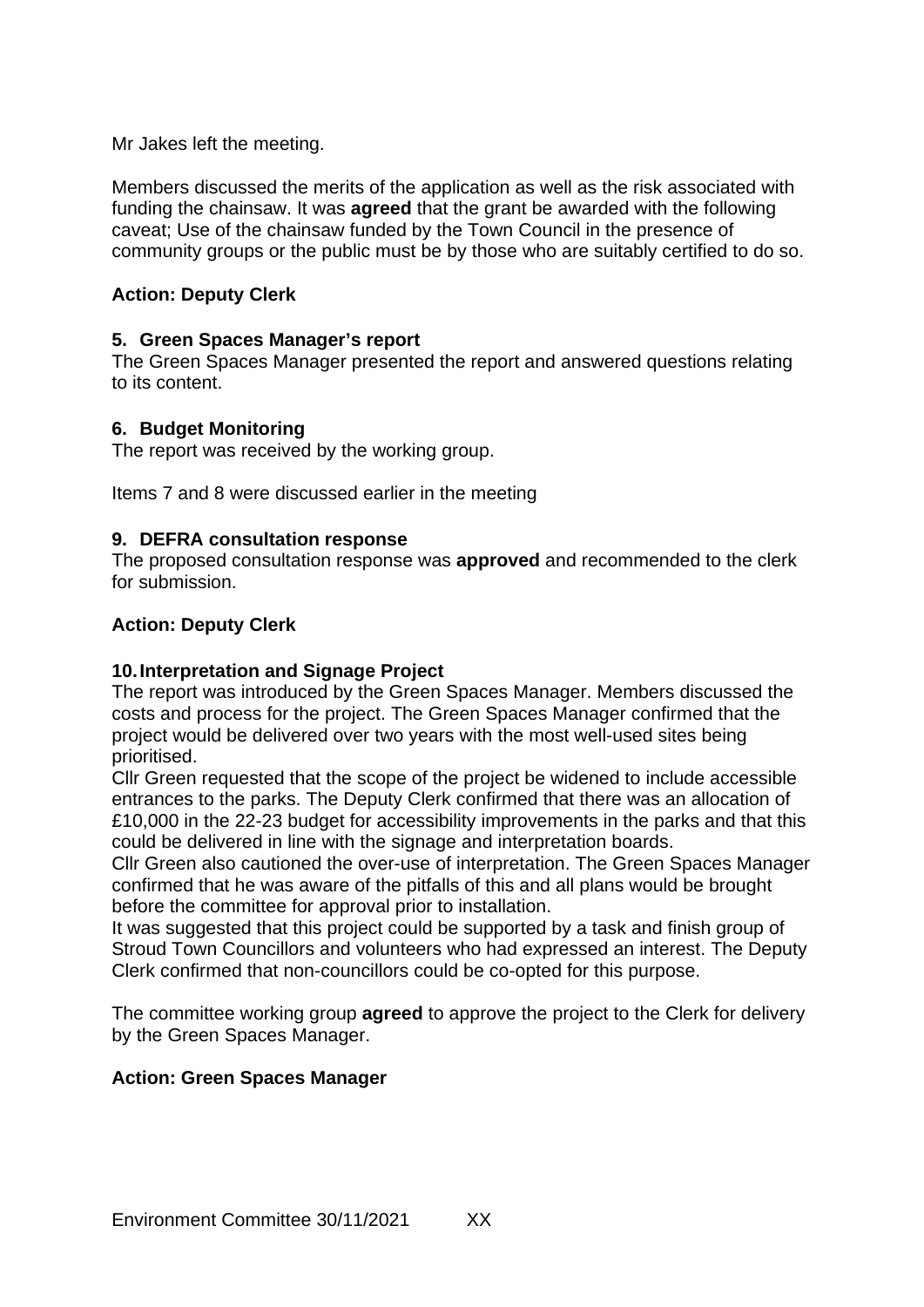# **11.Carbon Reduction Measures – Tools and Vehicles**

The proposal was outlined by the Green Spaces Manager. Committee working group members discussed the way the proposed changes may impact the way the team currently works.

Cllr Green offered to introduce the Green Spaces Manager to an employee of the Bike Drop delivery company who could discuss his experiences and demonstrate his own vehicle to inform the Green Spaces Manager prior to the purchase of a new bike and trailer.

The committee working group **approved** the recommendations to the Clerk.

# **Action: Green Spaces Manager**

## **12.StroudCo Container in Trinity Pocket Park**

Members discussed the benefits and pitfalls of various locations inside and outside the pocket park.

Cllr Green moved to approve the following motion; *Although the committee working group are supportive in principle of the storage unit, the location within Trinity Pocket Park is not deemed suitable due to the visual impact at the site.* 

The motion was not seconded.

Members continued to discuss the locations and how this would impact the operational capacity of the Trinity Rooms as a hub as well as for the StroudCo business model.

The motion was amended to; Approve the proposed location in Trinity Pocket Park with the following caveats;

- 1) A licence agreement is signed with StroudCo as outlined below. GSM/Clerk to arrange.
- 2) The cost of the licence is covered by StroudCo
- 3) There is a break clause after 1 year that either STC or StroudCo can give reasonable notice to end the licence.
- 4) That any contractors involved in installation and removal adhere to our usual requests for contractors working on our sites; Evidence of insurances, Risk Assessments, Method statement etc.
- 5) That any planning consents required are met.
- 6) Written consent is given from the landlord
- 7) The container must be screened and obscured from view

It was noted that the recommendation will be referred to the Consultations and Highways Committee Working Group when they discuss the proposal as a planning application and that a different view may be formed by them.

## **13.Draft 22-23 Budget**

The draft budget for 2022-23 was **approved** to the Clerk to be approved by the Finance and Policy Committee on 13th December.